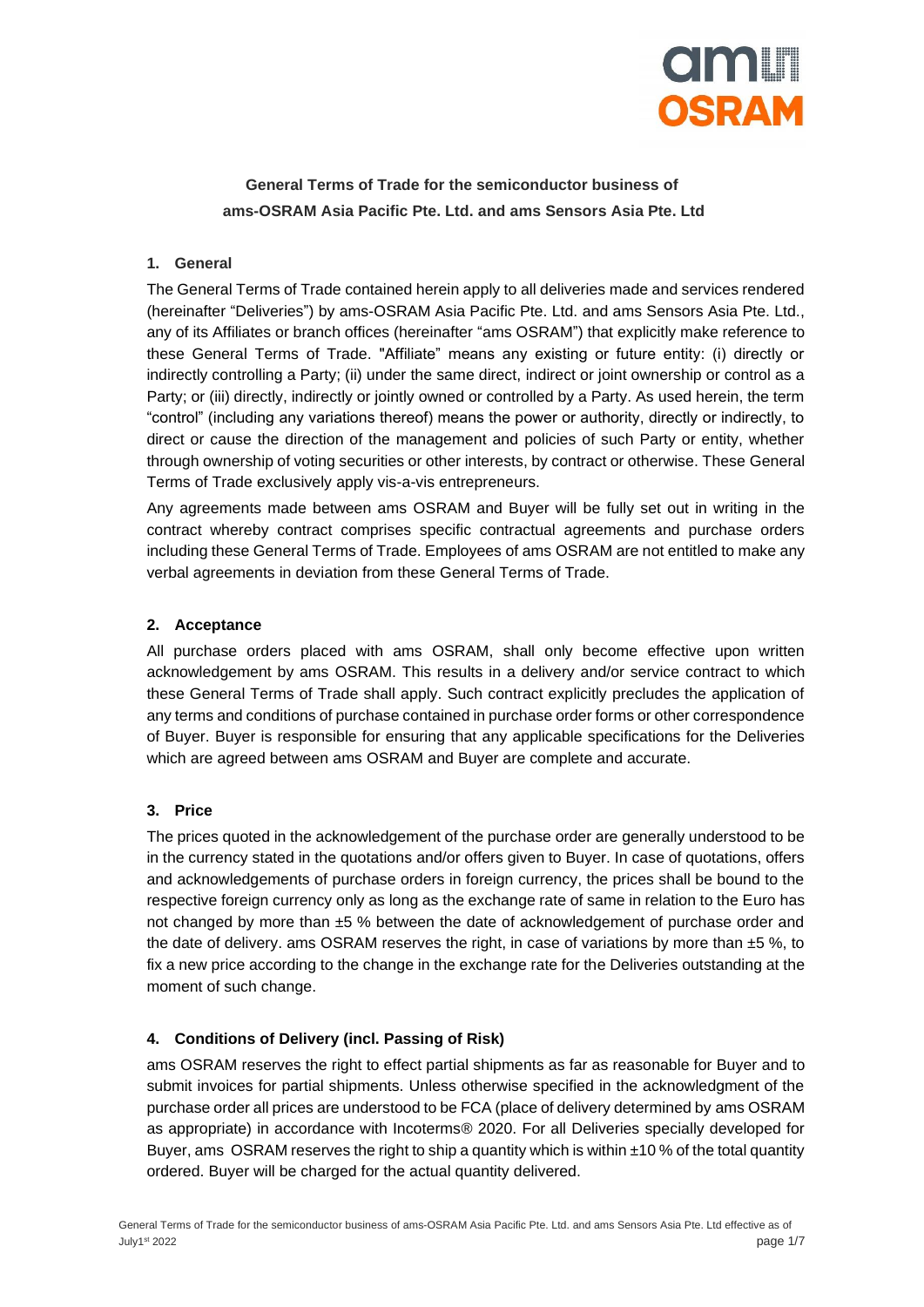

# **5. Terms of Payment**

Invoices have to be paid net within 30 days, as of date of invoice. The non-compliance with the terms of payment or any circumstances reducing Buyer's credit-worthiness which becomes known to ams OSRAM only after entering into the contract and jeopardizes the fulfillment of claims of ams OSRAM, may entitle ams OSRAM to call due all payments outstanding and to retain delivery until the Buyer makes an advance payment or provides of a surety. If Buyer does not do so within a reasonable period fixed by ams OSRAM, ams OSRAM shall be entitled to withdraw from the contract .Payments overdue shall be charged subsequently with past-due interest of 9 percentage points per annum above the applicable basic interest rate, as of the first day of their falling overdue. The option of enforcement of a higher damage remains unaffected. In case of default of payment, Buyer shall bear the risk for currency exchange losses incurred against the claim in Euro on the due date.

Buyer shall only be entitled to offsetting and retention rights to the extent that Buyer's counterclaims have been finally determined by a non-appealable court decision, are undisputed or have been accepted by ams OSRAM. This restriction shall not apply to counterclaims of Buyer for defects or partial non-performance of the contract resulting from the same contract as the claims of ams OSRAM.

# **6. Time of Delivery, Change of Purchase Order (incl. Assembly and Erection)**

If ams OSRAM is responsible for the delay (hereinafter referred to as "Delay") and Buyer has demonstrably suffered a loss therefrom, the liability of ams OSRAM for damages in addition to performance shall be limited to a total of 5 % of the price of that part of the Deliveries which due to the Delay could not be put to the intended use. Buyer's claims for damages in lieu of performance shall be limited to 30 % of the price of that part of the Deliveries which due to the Delay could not be put to the intended use. This shall not apply in cases of liability based on intent, gross negligence, or due to loss of life, bodily injury or damage to health. The above provisions do not imply a change in the burden of proof to the detriment of Buyer.

# **7. Reservation of Property Rights**

Until complete payment of all invoices, the Deliveries listed in any given purchase order shall remain the property of ams OSRAM.

#### **8. Intellectual Property Rights**

By selling Deliveries to Buyer, ams OSRAM shall in no case convey any intellectual property rights or copyrights (hereinafter "IPR") to Buyer. Buyer agrees to hold ams OSRAM harmless against any claim, expense or loss resulting from the infringement of IPR arising from compliance with Buyer's designs, specifications, or instructions unless Buyer proves that the infringement of the IPR was not caused by its fault. ams OSRAM agrees to hold Buyer harmless if any justified claims resulting from the infringement by the Deliveries used in conformity with the delivery and/or service contract of IPR applicable in the country of the place of delivery are being asserted against Buyer and if Buyer has notified ams OSRAM promptly in writing of such assertion and provides reasonable assistance and information to defend against the assertion. ams OSRAM reserves the right to choose appropriate means of defense, including settlements out of court. Should it not be possible for Buyer to use the Deliveries under reasonable circumstances, ams OSRAM´ s liability shall be limited to, at its discretion, (i) changing or replacing the Deliveries or (ii) acquiring, at its own expense, the right to use the Deliveries so that it constitutes no infringement of IPR. If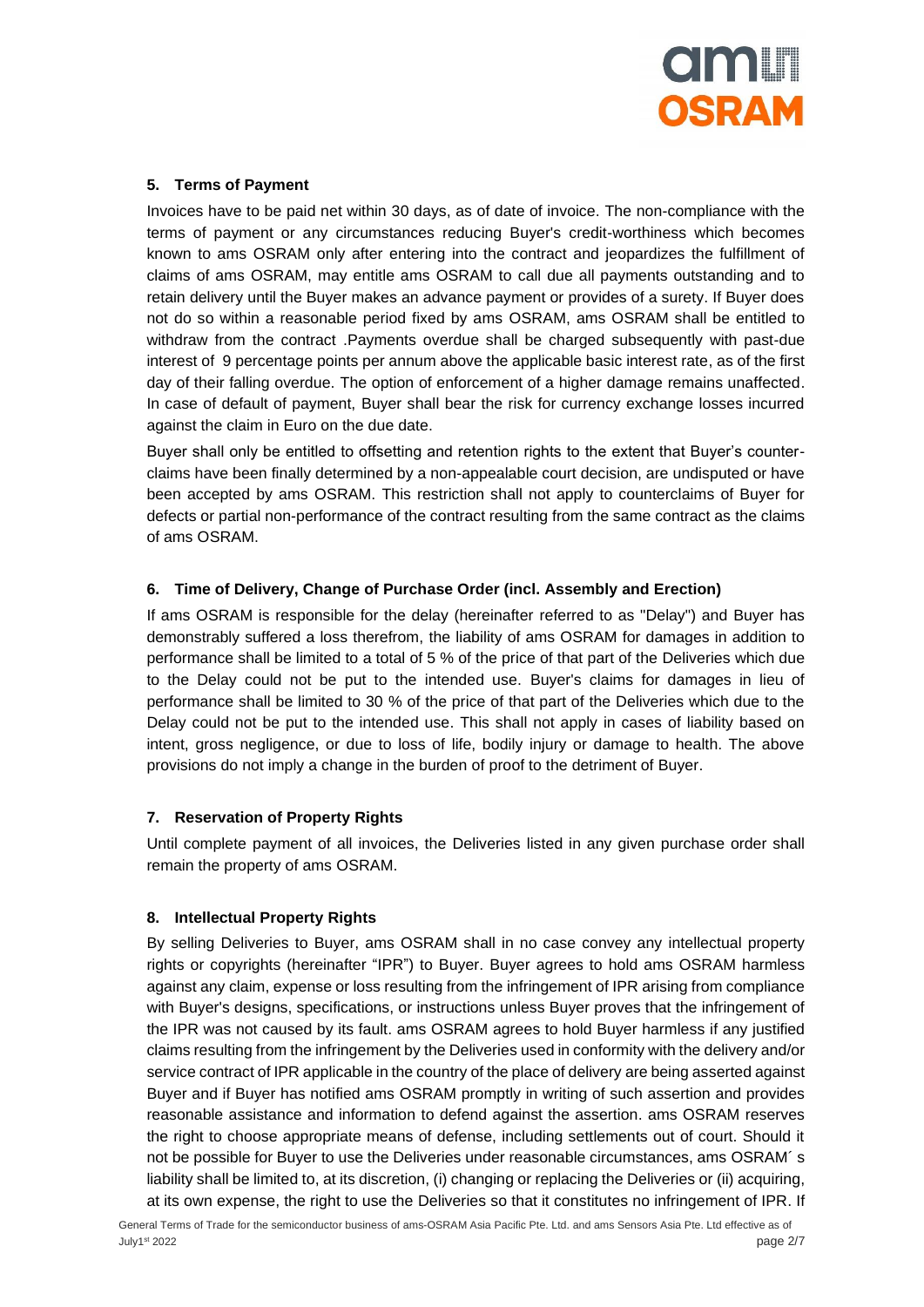

this is impossible for ams OSRAM under reasonable conditions, Buyer may rescind the contract or reduce the remuneration pursuant to the applicable statutory provisions. ams OSRAM' s liability to pay damages is governed by Article 13 (Exclusion and Limitation of Liability). Claims of Buyer are subject to a statute of limitations of 12 months calculated from the start of the statutory statute of limitations. By deviation therefrom, the statutory limitation period of two years shall apply for damage claims due to intentional or grossly negligent breaches of duty or culpable injury to life, the body or health. Claims of Buyer shall be excluded if Buyer is responsible for the infringement of an IPR or if Buyer conceded the infringement. Claims of Buyer shall also be excluded if the infringement of the IPR is caused (i) by designs, specifications or instructions made by Buyer, (ii) by a type of use not foreseeable by ams OSRAM, (iii) by modifications by Buyer, or (iv) by a combination with components and/or services not provided by ams OSRAM.

# **9. Software**

Unless a separate software license agreement applies, software shall be governed by this Article 9:

For software programs, pertaining documents, and all subsequent additions, Buyer shall have a non-exclusive, non-sublicensable and non-transferable right of use with the Deliveries provided that it remains unchanged, is used within the agreed performance parameters, and on the agreed equipment unless otherwise provided in a software license agreement between ams OSRAM and Buyer. All other rights shall remain with ams OSRAM or the program author respectively. Buyer ensures that – except where necessary for use of the Deliveries as intended in the contract – these programs, documents, and subsequent additions are not accessible to third parties or in third countries without ams OSRAM' s express consent. Buyer shall not, under any circumstances reverse engineer, reverse compile, decompile, decrypt or disassemble the software, in whole or in part, except to the extent expressly authorized by ams OSRAM or applicable statutory law (e.g. in case of deliveries to Germany article Art 69e German Copyright Act and in case of deliveries to Austria Art § 40e Austrian Copyright Act).

The software program respectively the Deliveries may contain open source components. A current list of any open source components contained and the respective applicable open source license conditions are indicated in the applicable product data sheet, user guide or application note. The Buyer is entitled to use the open source components to the extent described in this Article 9. Use beyond this (e.g. transfer of the open source components to third parties, modification of the open source components beyond the rights granted in this Article 9) is permitted if the Buyer agrees to the respective open source license terms and conditions and thus acquires further rights directly from the respective licensor of the open source components. In this case, the use of the open source component shall be governed solely by the respective open source license conditions.

The Buyer agrees that new versions of software programs may contain other or additional open source components or that the open source license terms may change and shall also comply with any amended obligations in this respect.

When delivering new software versions or in case of subsequent Deliveries, ams shall inform the Buyer of the respective open source components contained and the applicable open source license conditions, e.g. in an updated product data sheet, user guide or application note.

Insofar as the open source license conditions of the delivered open source components contain the obligation to provide the relevant source code, ams shall, at the Buyer's request, make the source code available to the Buyer on an appropriate medium within a reasonable period of time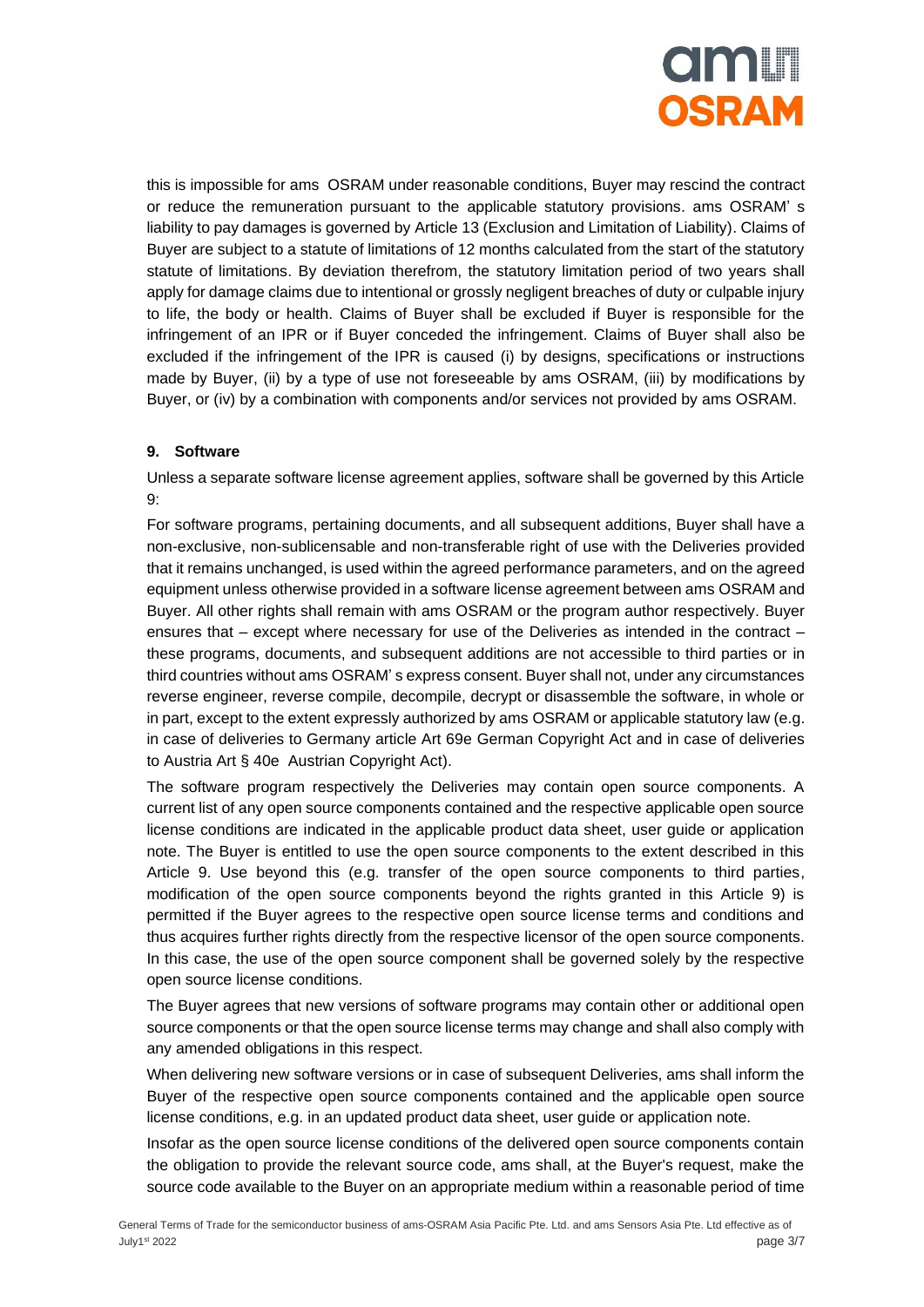

for use and dissemination in the manner required by the respective applicable open source license conditions.

#### **10. Trade Acceptance**

The acceptance test shall be carried out by Buyer without undue delay. Should the take-over be delayed by reason of circumstances outside ams OSRAM' s responsibility, the written communication of readiness for dispatch by ams OSRAM to Buyer shall be considered the date of delivery. In the absence of any written communication of inability to take delivery by Buyer within the time for taking delivery, the Deliveries shall be deemed accepted by Buyer. The criteria for acceptance or refusal shall be, in case of Deliveries specially developed for Buyer, the specifications or test conditions jointly agreed upon or, in case of standard Deliveries, the data sheets issued by ams OSRAM which were effective at the moment of placing of purchase order.

#### **11. Warranty (incl. Impossibility of Performance)**

ams OSRAM warrants that the Deliveries will materially comply with the agreed upon specifications and are free from defects in material and workmanship. ams OSRAM' s obligations under this warranty shall be discharged, at its option, by repairing, replacing, or giving credit for defective Deliveries, except otherwise agreed between ams OSRAM and Buyer. The period of warranty is 12 months, as of the acceptance of the Deliveries by Buyer (see Article 10 – Trade Acceptance). Further, any additional statutory limitation periods that may be applicable with respect to warranty claims shall herewith be excluded.

Buyer has to give ams OSRAM notice in writing of any defects, stating sufficient reasons, immediately but within 14 days as of delivery of the Deliveries at the latest. Any defects that could not be detected within that period in spite of careful examination must be communicated to ams OSRAM, in writing and stating sufficient reasons, immediately after becoming known. In default of such immediate communication, any warranty shall be excluded. The warranty shall also be excluded, if the Deliveries, after their acceptance, are defective due to misuse, neglect or accident or are handled not in conformity with the instructions recommended or given by ams OSRAM. No warranty shall apply to any defects of Deliveries which are due to any modification or alteration by persons other than ams OSRAM' s authorized personnel or which have been received from any source other than ams OSRAM or its authorized resellers. Returns shall only be accepted after prior consent by ams OSRAM and shall be accompanied by an ams OSRAM Return Material Authorization (RMA) number obtained from ams OSRAM. For return shipment, Buyer shall use ams OSRAM' s original packing in order to avoid any damage of the Deliveries. In case of justified warranty claims, ams OSRAM shall bear the transportation costs. In case of unjustified complaints, Buyer shall reimburse ams OSRAM for all expenses arising from such complaints (including but not limited to transportation costs) unless the Buyer proves that even when exercising due care the Buyer could not realize that the complaint was unjustified. Any claims of Buyer beyond the obligations under this warranty are excluded. If the Deliveries contain software, ams OSRAM warrants that the software will not fail to meet its programming specification and workmanship at the time of delivery when properly installed and used on the hardware defined by ams OSRAM. ams OSRAM does not warrant that the software meets requirements specified by Buyer, is error-free or without interruption. No warranty applies for defects that appear due to, including but not limited to incorrect storage of data medium, supplementary installation of other outside software, operating system modifications or hardware modifications or similar events. The warranty for software and for any updates or upgrades of existing software or parts of it is limited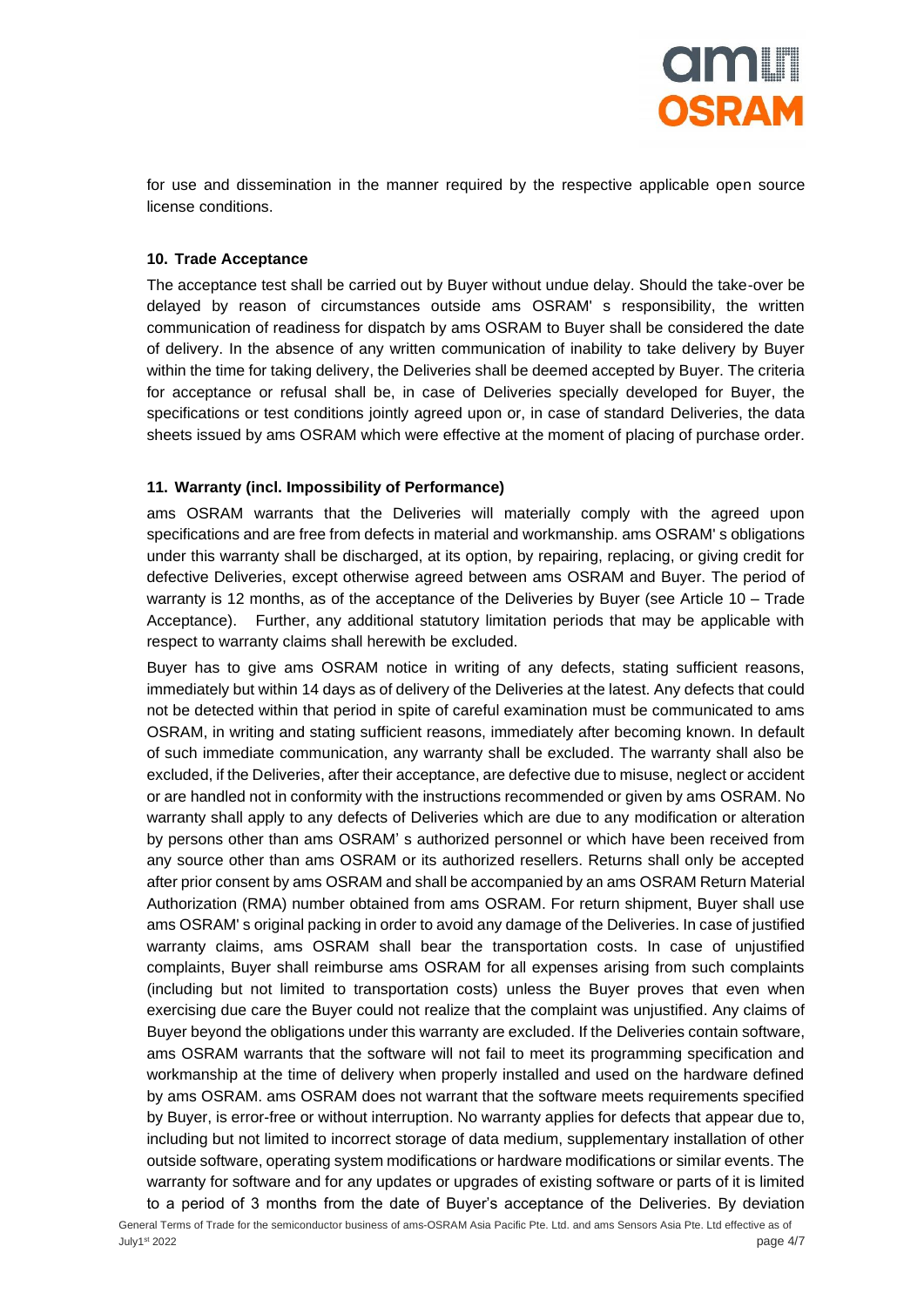

therefrom, the statutory warranty period of 2 years shall apply for damage claims due to intentional or grossly negligent breaches of duty or culpable injury to life, the body or health.

Buyer acknowledges and agrees that different stipulations which will be provided to the Buyer pursuant to Article 9 apply to open source components that may be included in the software.

#### **12. Force Majeure**

ams OSRAM shall not be liable for delays and damages caused by cancellation or postponement of the delivery of the Deliveries due to force majeure conditions. Force majeure conditions include all circumstances beyond ams OSRAM' s control which ams OSRAM could not have reasonably anticipated and whose consequences ams OSRAM could not have reasonably avoided or overcome. Force majeure conditions include but are not restricted to: natural disaster, war, civil war, insurrections, strikes, fires, floods, earthquakes, labor disputes, epidemics or pandemics, governmental regulations and/or similar acts, freight embargoes, unforeseeable operating, traffic or shipment disturbances, unforeseeable lack of labor forces, energy, raw materials or auxiliary materials. Strikes, legitimate lockouts, boycotts and other labor disputes are considered force majeure conditions even when ams OSRAM itself is the target of or a participant of said actions. In the event of an epidemic or pandemic, this provision shall also apply if the epidemic or pandemic had already occurred when the contract was concluded, provided that ams OSRAM was not aware of its effects on the contract and could not foresee them as likely.

Force majeure conditions affecting a subcontractor hired by ams OSRAM shall also be deemed a force majeure condition for ams OSRAM. In the event that the force majeure conditions continue for a period of 3 consecutive months (or in the event that the delay is reasonably expected by ams OSRAM to extend for a period of 3 consecutive months), ams OSRAM shall be entitled to cancel all or any part of the contract without any liability or responsibility towards Buyer.

#### **13. Exclusion and Limitation of Liability**

Apart from warranties expressly stated herein and subject to the provisions below, in no event shall ams OSRAM be liable to Buyer in contract, tort (including negligence) or otherwise for loss or damage to property, loss of use, loss of anticipated revenues, interruption of operation, expenses including costs of capital, claims from Buyer's client(s), loss of profits or revenues or for any indirect, incidental or consequential loss or damage whatsoever.

The aforementioned limitations of liability do not apply in case of willful intent, gross negligence, liability for personal injury, product liability claims and in case of culpable breach of material contractual obligations. Material contractual obligations are those obligations which need to be complied with to reach the purpose of the contract and on the fulfillment of which Buyer usually relies and may reasonably rely on.

Insofar as ams OSRAM is liable according to the previous provision, the maximum overall liability for ams OSRAM for damages to property and financial losses not entailed by personal injury shall be limited to the quantum of annual turnover between the parties in respect of the Deliveries affected, as long as ams OSRAM did not act intentionally or grossly negligently. This does not apply if, as an exception, the foreseeable damage typically occurring for the contract concluded is higher. In this case, liability is limited to the higher foreseeable damage. The aforementioned provisions do not imply a change to the burden of proof to Buyer's detriment.

Buyer acknowledges and agrees that different stipulations that will be provided to Buyer pursuant to Article 9 apply to open source components that may be included in any software.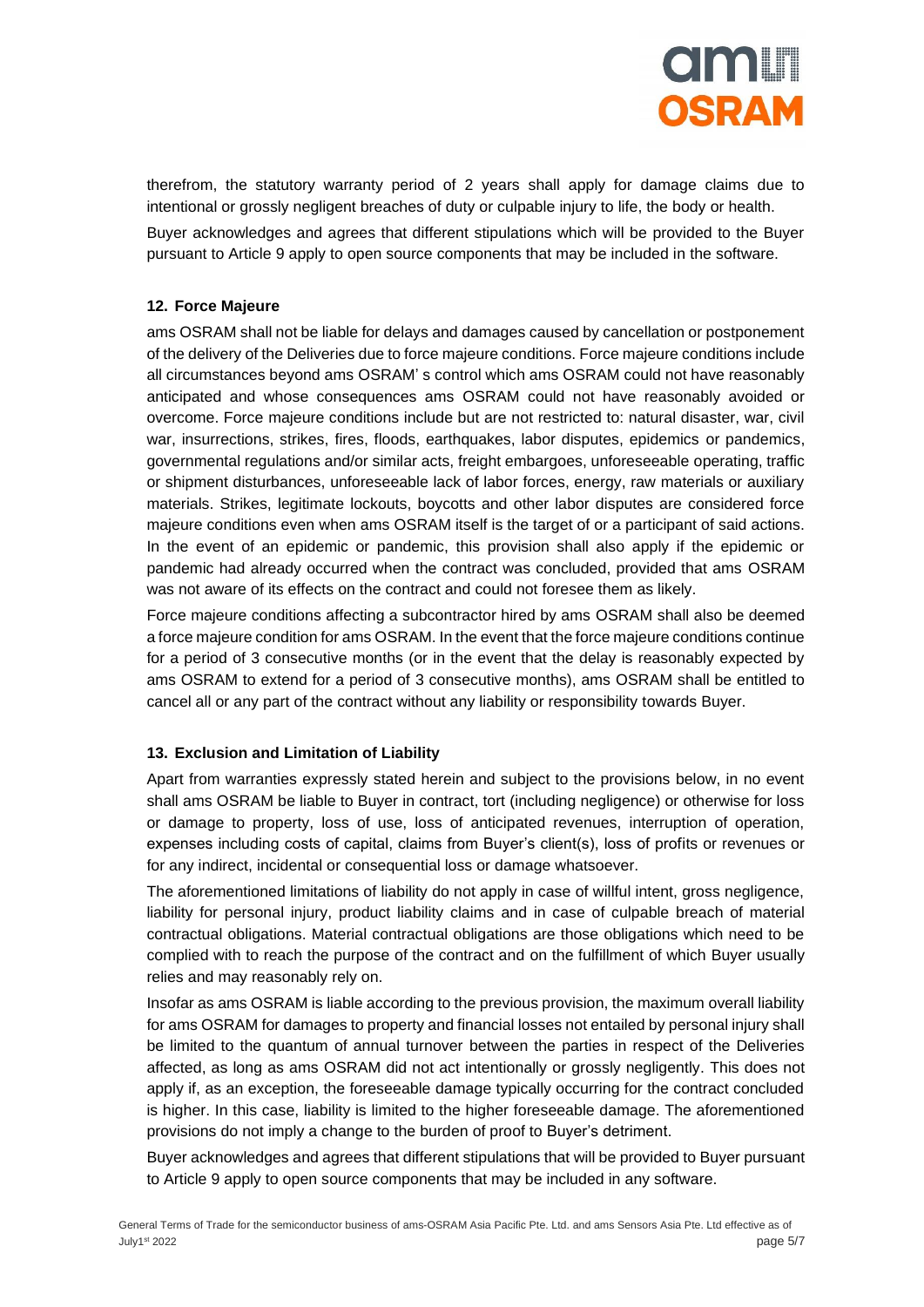

### **14. Indemnification**

If ams OSRAM incurs any liability towards any third party for any loss or damage howsoever arising in connection with the performance of the contract with Buyer or supply of the Deliveries to Buyer, Buyer shall indemnify, defend and hold ams OSRAM harmless to the extent that ams OSRAM' s liability is limited as stated in this General Terms of Trade. This obligation shall not apply if Buyer proves that the loss or damage was not caused by his fault.

# **15. Confidentiality**

Buyer acknowledges that, except for the open source components, all technical, commercial and financial data disclosed to Buyer by ams OSRAM is ams OSRAM' s confidential information. Buyer shall not disclose any such confidential information to any third party and shall not use any such confidential information for any purpose other than as agreed between ams OSRAM and Buyer. If a non-disclosure agreement between ams OSRAM and Buyer was concluded, such non-disclosure agreement shall prevail.

# **16. Data Protection**

ams OSRAM and Buyer authorize to release to the respective other party and any of its Affiliates any and all personal or professional data that is necessary or desirable for administration and/or fulfilment of any individual purchase order and these General Terms of Trade.

ams OSRAM and Buyer undertake to fully comply with any applicable personal data protection laws in applicable jurisdictions, especially with the General Data Protection Regulation (GDPR). ams OSRAM and Buyer shall ensure compliance with all legal data provisions including but not limited to the GDPR, particularly in regard to the lawfulness of data processing under joint controllership. ams OSRAM and Buyer shall take all necessary technical and organizational measures to ensure that the rights of data subjects, in particular those pursuant to Articles 12 to 22 GDPR, are guaranteed at all times within the statutory time limits. Buyer indemnifies ams OSRAM for any loss or damages, including, but not limited to, fees, fines and financial penalties under any applicable personal data protection laws.

#### **17. Export Compliance**

If Buyer transfers goods (commodities, software, technology) delivered by ams OSRAM or works and services performed by ams OSRAM to a third party. Buyer shall comply with all applicable national and international (re-) export control regulations (e.g. regulations of the European Union, regulations of the United States). If required to enable authorities or ams OSRAM to conduct export control checks, Buyer, upon request by ams OSRAM, shall promptly provide ams OSRAM with all information pertaining to the particular end customer, the particular destination and the particular intended use of goods, works and services provided by ams OSRAM, as well as any export control restrictions existing. ams OSRAM shall not be obliged to fulfill the respective contract or any order placed hereunder if such fulfillment is prevented by any impediments arising out of national or international foreign trade or customs requirements or any embargoes or other sanctions.